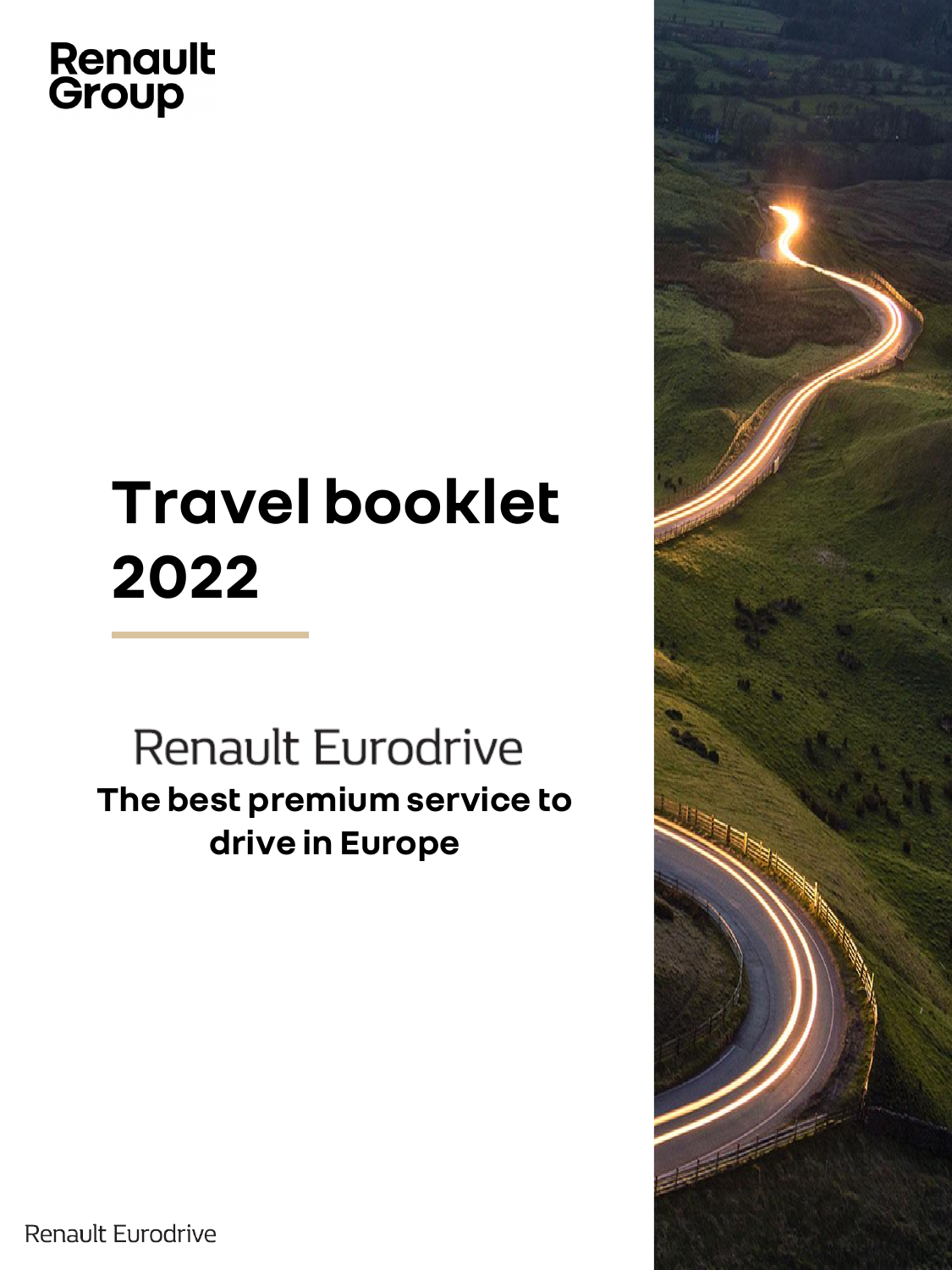





For optimum understanding of your vehicle (driving aids, latest technologies, etc.) a personalised handover will be held at the delivery center.

# **DRIVE WITH PEACE OF MIND THANKS TO OUR INSURANCE/ ASSISTANCE**

You are covered by an all inclusive insurance policy with no excess and multilingual assistance always available 24/7 even in the case of flat tires, lost keys or filling the tank with the wrong fuel.

# **VEHICLE COVERED IN 40 EUROPEAN COUNTRIES**

Andorra, Austria, Belgium, Bosnia Herzegovina, Bulgaria, Cyprus (only Greek part) Croatia, Czech Republic, Denmark, Estonia, Finland, France, Germany, Gibraltar, Great Britain, Greece, Hungary, Iceland, Ireland, Italy, Latvia, Liechtenstein, Lithuania, Luxembourg, Macedonia, Malta, Monaco, Montenegro, Netherlands, Norway, Poland, Portugal, Romania, San Marino, Serbia, Slovakia, Slovenia, Spain, Sweden, Switzerland, the Vatican.

You can find the list of the incidents not covered by the Renault Eurodrive contract in our general terms and conditions.

# ATTENTION !

• You are not insured beyond the validity date of your insurance certificate, or if you are traveling in a country that does not appear in the list of countries covered. Never leave the vehicle's registration card and keys in a parked vehicle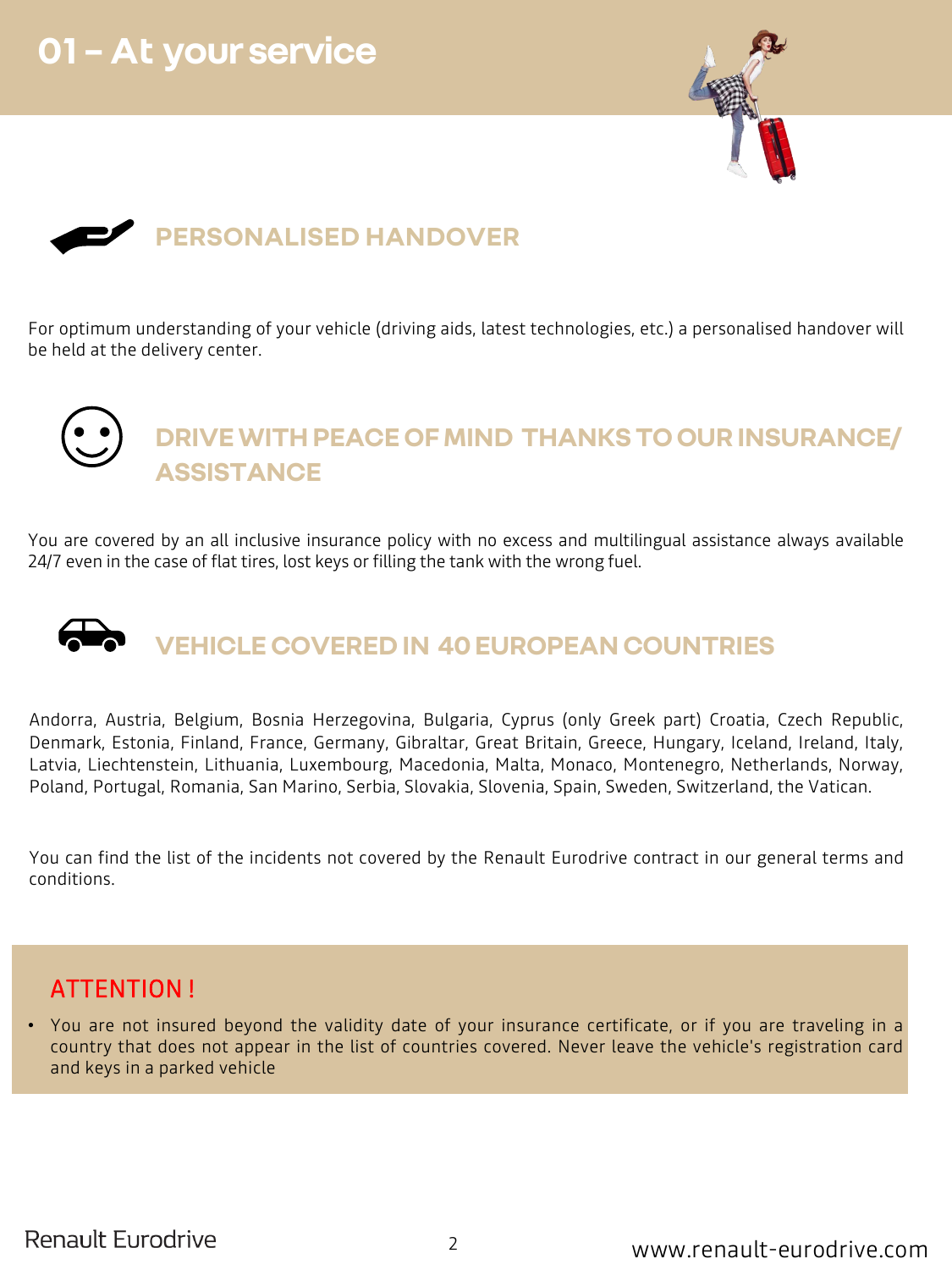#### Confidential C 3 www.renault-eurodrive.com

# **02 – Assistance / Insurance**





Carefully fill out both sides of the European accident report

Report the incident to the police

### If the report is not sent within 24 hours, you will be charged for all expenses engaged for your mobility.

Send the originals to the following address : TSA Gras Savoye -Gras Savoye Auto - TSA 74255 - 77283 Avon Cedex

In the event of an impact on your windshield in France, contact Carglass on their website carglass.fr or by telephone on 09 77 40 19 27 (price of a local call) to have the impact repaired within 24 hours at your place of residence. You will not be charged.

> You have the choice between an accommodation (65 $\epsilon$  including all taxes/day/person) for a maximum duration of 10 days or a mobility solution from the same category for a maximum duration of 21 days

Never leave the car's registration certificate in the vehicle, nor in the garage. If you lose it or don't give it back, you will have to pay 500 euros. If you don't get your car back, you will have to send the registration certificate to the following address : RENAULT SIEGE DCF -EURODRIVE - Service 00337 API : FR EQV ARC 2 50 13, Avenue Paul Langevin 92359 Le Plessis-Robinson **FRANCE**)

## If your car is being repaired

- Any expenses incurred without prior agreement from Renault Eurodrive Assistance will not be refunded.
- If your car is police checked, don't forget to say that your principal residence is not based in Europe.
- No compensation will be granted if you have to change your travel plans (hotel cancellation, etc.).
- In case of incident, you have 24 hours to pick up your vehicle in the garage. If you don't, you will be charged for your mobility solution.
- Renault Eurodrive insurance conditions cover the rental car. You do not need to take additional services with the rental company. If in spite of this you choose to subscribe to additional services, no expenses will be refunded (insurance, excess waiver, etc.)
- Using a mobility solution can limit the number of countries you can visit. Please inform Renault Eurodrive team about your itinerary : [assur.eurodrive@renault.com](mailto:assur.eurodrive@renault.com)

# **Renault Eurodrive**

Send your report by e-mail within 24 hours to: [dvse.sinistres.gsae@grassavoye.com](mailto:dvse.sinistres.gsae@grassavoye.com) 4

 $6$  ) The vehicle is left in a Renault or Dacia garage, unless it can be repaired on site. 6



7. Send your report by e-mail : assur.eurodrive@renault.com 8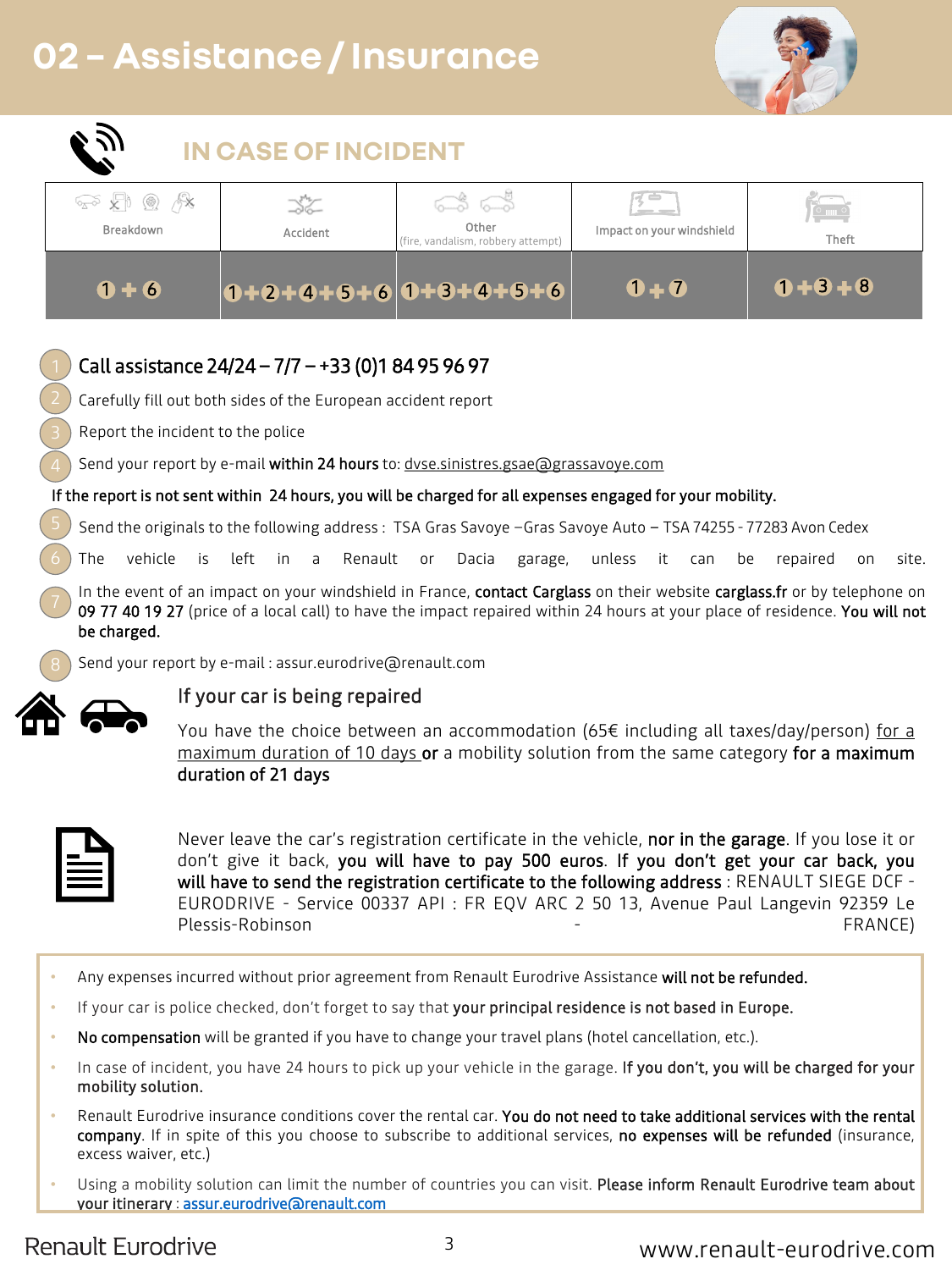

. <u>Confi</u>



# **YOU WANT TO EXTEND YOUR CONTRACT ?**

# Contact +33 (0)1 76 84 99 00 (from 9 AM to 5 PM except on French public holidays) or [adv1.eurodrive@renault.com](mailto:adv1.eurodrive@renault.com)

You can extend the length of your contract following the delivery of your vehicle and within the limits of the expiry date of the vehicle's registration certificate.

If you do not extend your contract with Renault Eurodrive, the use of the vehicle becomes illegal after the initial contract end date. The customer, their passengers and the vehicle will no longer be insured. In addition, the holder of Renault Eurodrive contract will be liable for all damages and the extension fees will be raised to 100%.

Extension fees are : Renault 60 €/day and Dacia 50 €/day. Extension fees must be paid by credit card.



# Contact +33 (0)1 76 84 99 00 (from 9 AM to 5 PM except on French public holidays) or adv1.eurodrive arenault.com (it is the only contact appointed to give the current and correct prices)

You, a family member or a friend (living in France) have the option of purchasing the Renault Eurodrive vehicle used during your holiday at an attractive price. Take advantage of discounts of up to 36% on the new vehicle price including all taxes!

You will be asked to give a residence address based in mainland France.

### Take your favorite home !

A vehicle tailor-made for you? You can purchase the model of your choice from the Renault and Dacia range from your Renault Eurodrive agent. The purchase of your vehicle is exclusive of VAT. Once again, Renault Eurodrive guides you through the process. For this purchase, your sales agent can put you in contact with a shipping agent and Renault Eurodrive provides you with all customs documents**.** 

## Buy a vehicle for mainland France !

Whether you want to anticipate your return or simply purchase a brand new vehicle, your Renault Eurodrive agent is there for you. The purchase of your vehicle is VAT inclusive. You will simply be asked to provide a residential address in mainland France and your vehicle will be delivered upon your arrival to one of our Renault Eurodrive centers